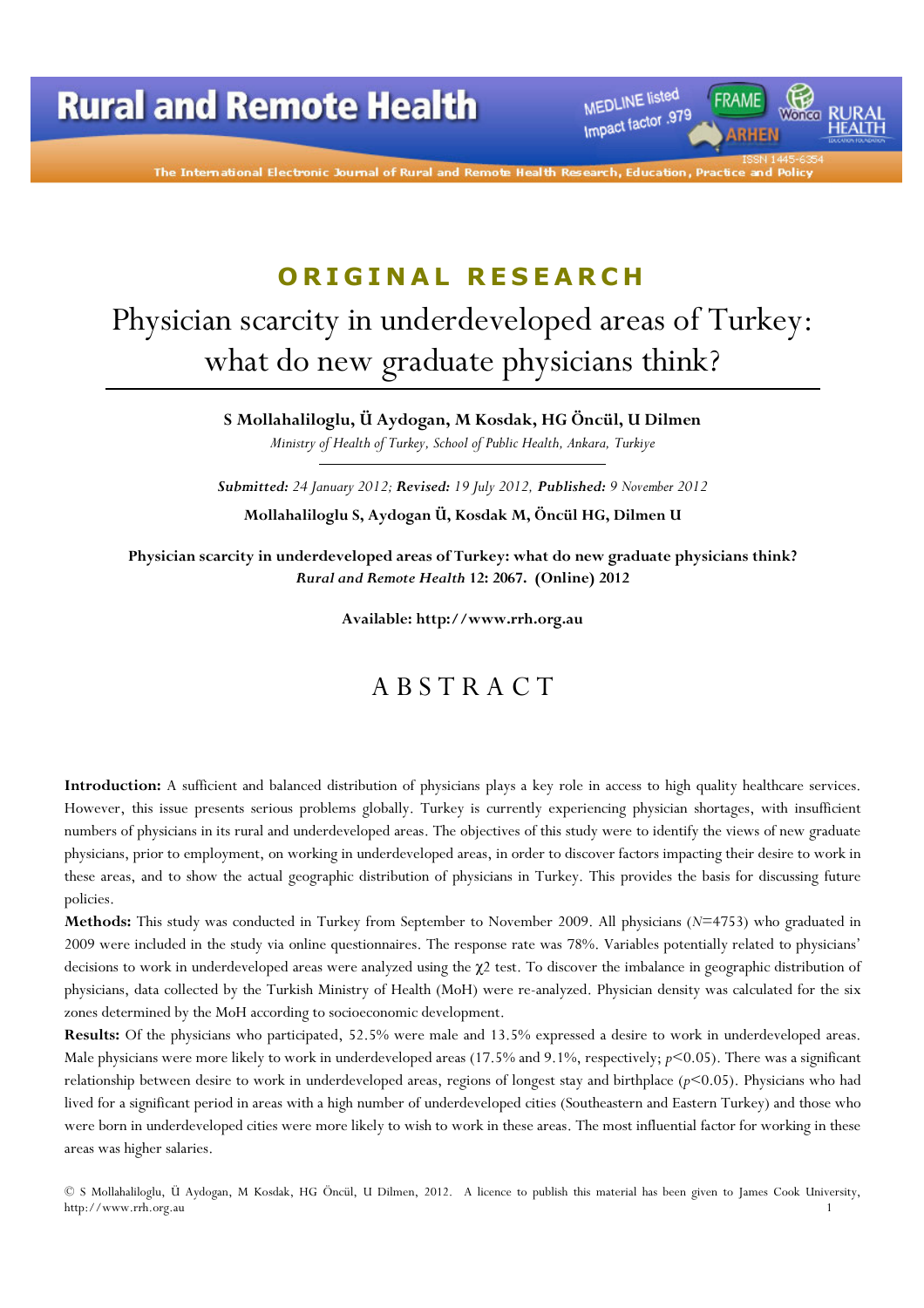

The International Electronic Journal of Rural and Remote Health Research, Education Practice and Policy

Conclusions: Physicians who have particular socioeconomic backgrounds such as rural origin and lower background-family income are more likely to have be motivated to work in underdeveloped areas. They are also more likely to accept work in these areas if financial and non-financial opportunities are provided. The findings of this study provide guidance for those revising health workforce policies.

Key words: compulsory service, incentives, physician, Turkey, underdeveloped rural area, workforce.

# Introduction

Effective administration of the healthcare workforce is needed to provide efficiency and equity in access to healthcare services<sup>1</sup>. Therefore, a sufficient and balanced distribution of physicians at national and international levels is crucial for individual-level access to high quality healthcare services, and also for effective human resources policies<sup>2</sup>. However, Europe and North America, which have 20% of the world's population, have approximately half the world's physician stock and 60% of nurses worldwide; whereas Asia, with approximately 50% of the world's population, has only 30% of the global physician, nurse, and midwife stock<sup>3</sup>.

The maldistribution of healthcare workers, particularly physicians, has long been an issue<sup>4,5</sup>. The literature shows that large cities or wealthier areas have much higher numbers of healthcare workers per unit of population than rural and underdeveloped areas<sup>6</sup>. A World Health Organization (WHO) 2006 report stated that half of the world's population lives in rural areas, but rural physicians number less than one-fourth of the world's physicians<sup>7</sup>. While 20% of the US population lives in underdeveloped and rural areas, less than 11% of physicians serve in these areas<sup>8</sup>, and almost 9% of physicians in Canada serve in rural areas where 24% of the total population lives<sup>9</sup>.

Turkey is facing similar healthcare human resources problems. It lags behind other WHO European Region and Organisation for Economic Co-operation and Development (OECD) countries in terms of the number of physicians per unit of population<sup>10,11</sup>. It is expected that the geographic distribution of healthcare workers is highly skewed to urban and developed areas. While the Turkish Ministry of Health (MoH) reported considerable improvement from 2002 to 2007 in terms of the number of specialist physicians, the problem of distribution disparity according to location is unchanged. Reasons for the imbalanced distribution of physicians are, for example, inappropriate resource allocation policies, low socioeconomic levels, shortage of medical equipment, and lower security in some regions<sup>12</sup>.

Efforts are being made in Turkey as well as other countries to reduce the maldistribution of the healthcare workforce by making these areas more attractive through providing financial and non-financial incentives to the workers<sup>12</sup>. These incentives are, for example, better salaries, privileges regarding specialty training and benefits such as higher professional ranks, educational bursaries for their children, low loan rates when purchasing houses or cars, and better and more active social environment offering theaters, cinemas and education facilities to contribute to cultural and social development<sup>12</sup>. Other means of producing physicians to meet the healthcare needs of those in underdeveloped areas include: compulsory medical service, special programs to train physicians to work in underdeveloped areas, and opening medical schools in less developed areas<sup>13,14</sup>. Various immigration policies are being developed in order to attract quality healthcare workforce from developing countries<sup>15</sup>. Healthcare workers, who come from developing countries, are more likely to work in underdeveloped or rural areas than others<sup>16</sup>.

Turkey, as in many other countries, has attempted to solve this problem with a number of enforcements and incentives.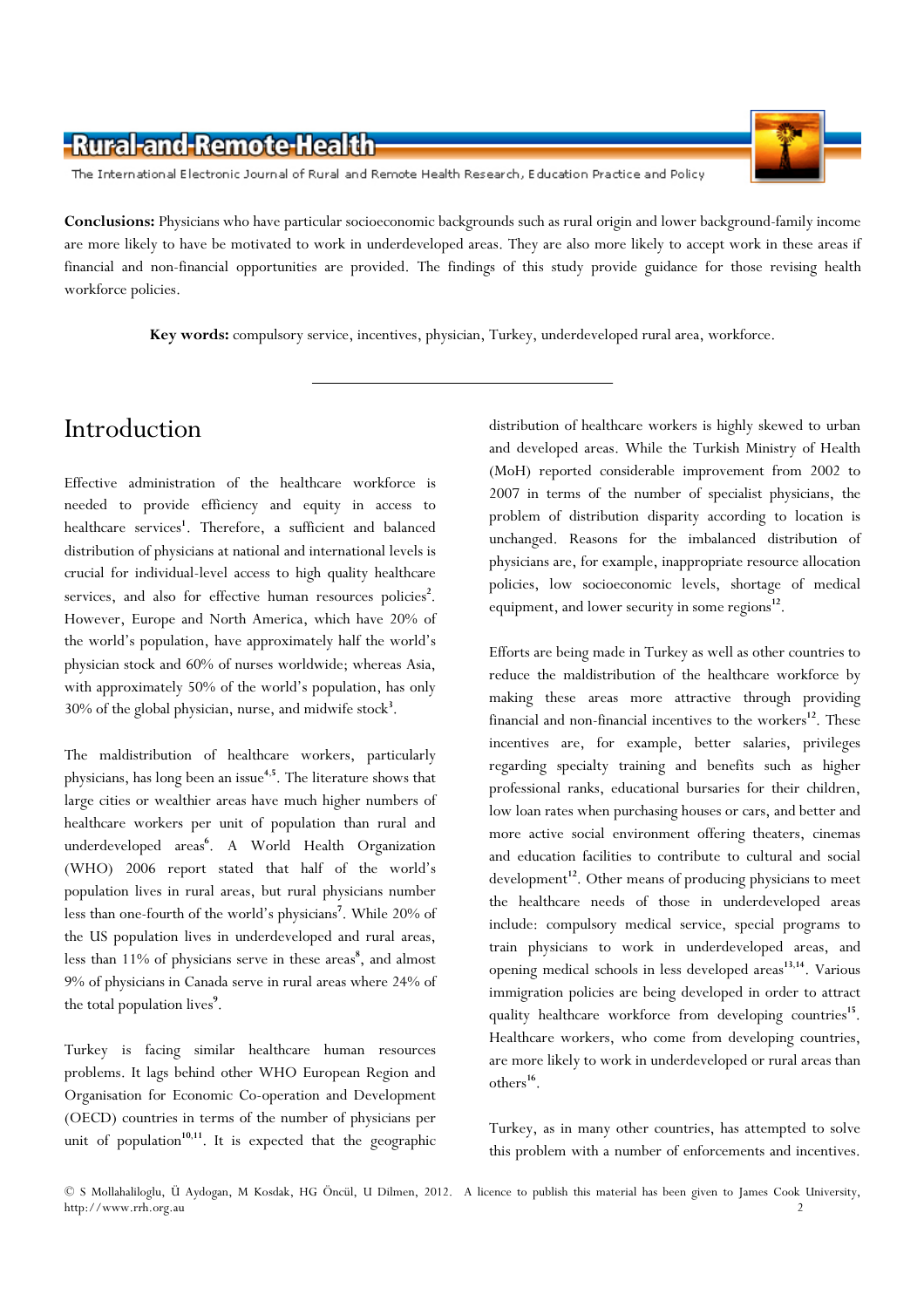

The International Electronic Journal of Rural and Remote Health Research, Education Practice and Policy

The major aim of Health Transition Program (HTP; implemented by the MoH since 2003) was to provide quality health care for everyone, everywhere and at all times<sup>15</sup>. Healthcare workforce planning, therefore, was one of the HTP's components<sup>17</sup>. An intervention conducted in Turkey since 1981 to eradicate health workforce maldistribution was the compulsory service of physicians in underserved areas. Physicians, who complete the term of duty (between 10 and 24 months, based on the service field) are awarded a diploma. However the practice of compulsory service led to controversy and was abolished in 2003. It was replaced by the voluntary contracting of health personnel within the scope of HTP for areas of health personnel shortages.

The salaries of physicians working as public civil servants in Turkey are fixed; however, the contract-based employment model offers approximately 2.5 times higher wages for physicians employed in underdeveloped regions, a strategy designed to establish and preserve a balance between region and health workforce. Unfortunately, this strategy did not attract sufficient physicians, particularly specialist physicians. Therefore, the practice of compulsory service was reintroduced in 2005, and both contracted health personnel and compulsory service have been in effect since then. Currently, physicians who have completed compulsory service can work as contracted physicians in underdeveloped areas.

As well as these policies there have been various interventions and incentives, such as the prioritization of underdeveloped areas (using six service areas determined by the MoH) for a first appointment, and the short-term assignment of midwives and nurses to areas in extreme need. These policies have achieved a significant success<sup>18</sup>.

This is the first study in Turkey into the views of new graduate physicians, who are not yet employed, on working and/or studying in underdeveloped areas. This study is intended to provide guidance for future health resource allocation policies.

# Methods

A questionnaire was prepared based on a literature review of the physician workforce in underdeveloped areas and the outcomes of the focus group interviews. An expert was consulted to review and approve the questionnaire content. The questionnaire was finalized in a pilot study with randomly selected, newly graduated physicians to examine the clarity of the questions. The final questionnaire consisted of two parts: (i) physicians' demographic characteristics; and (ii) physicians' views on working in underdeveloped areas.

The study was conducted in Turkey from September to November 2009. All physicians who graduated from medical school in 2009, prior to their employment and specialist training, were included in the study  $(N=4753)$ . Of these, 3690 completed the online questionnaires (response rate 77.6%). The physicians' responses were entered into a Microsoft Access database and coded prior to analysis.

Categorical variables were summarized using frequencies and percentages, and those that could be related to a desire to work in underdeveloped areas were explored using χ2 analysis. Active employee data for the years 2006, 2009 and 2011 were collected from the MoH Directorate General for Personnel in order to summarize the existing status of health workforce distribution.

Using six zones (determined by the MoH according to the socioeconomic development index of provinces and regions established by the State Planning Organization) the researchers calculated the physician density. A number of indicators such as population density, fertility rate, literacy rate, schooling ratio, infant mortality ratio, gross domestic product per capita and import-export per capita are used to develop this index. For this reason the study employs the term 'underdeveloped zone' rather than 'rural areas' because in Turkey the urban–rural distinction is based on population alone ( $\leq 20000 = \text{rural}; \geq 20000 = \text{urban}$ ). However, this distinction does not provide meaningful about the levels of development. Therefore, this study adopted the MoH's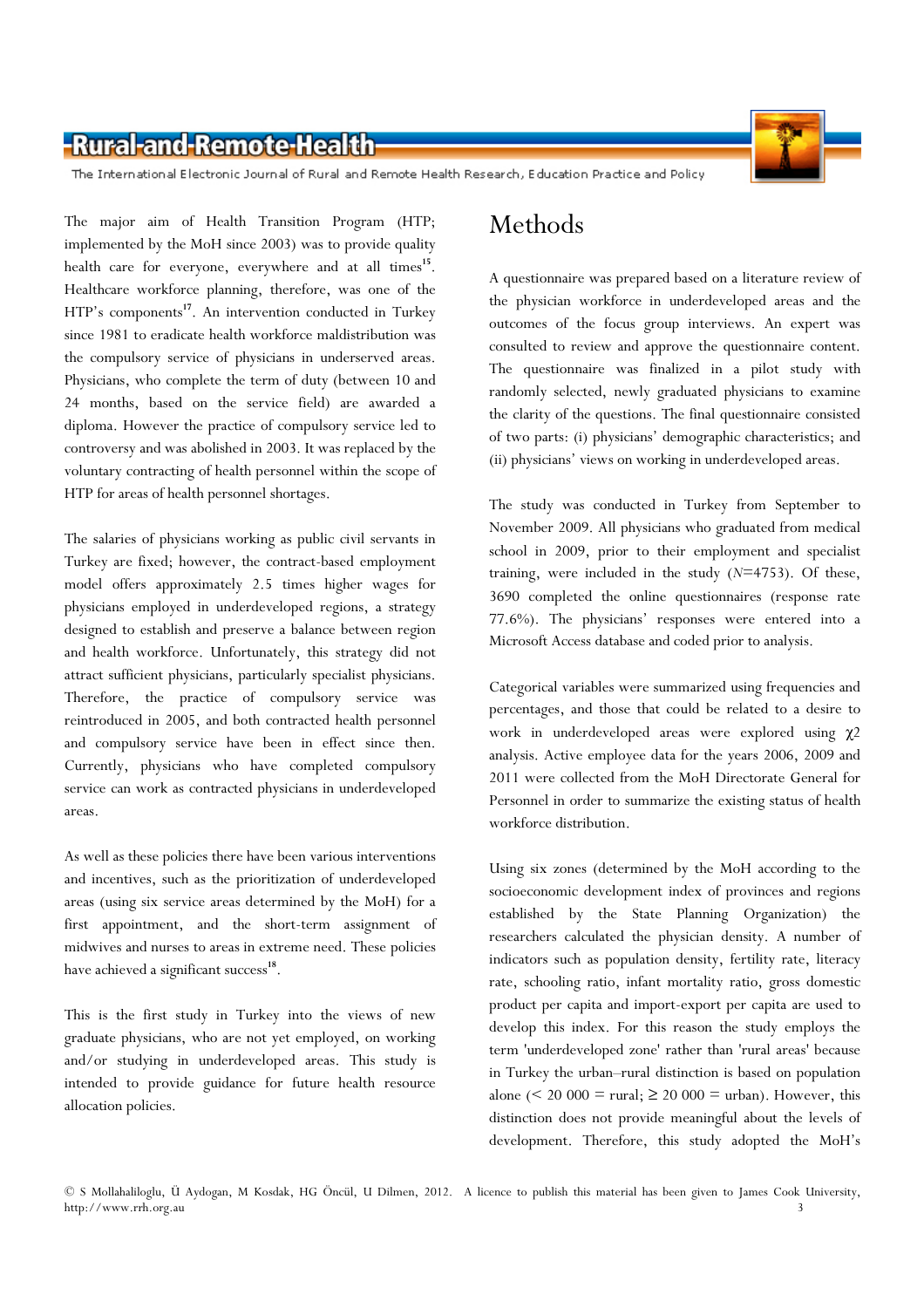The International Electronic Journal of Rural and Remote Health Research, Education Practice and Policy

socioeconomic development-based distinction as the basis for comparison, and describes the first three zones (1st, 2nd, 3rd) as 'developed' and the last three zones (4th, 5th, 6th) as 'underdeveloped' zones. The software SPSS v15 (www.spss.com) was used for statistical analysis. *P*-values  $\leq$ 0.05 were considered statistically significant.

# Results

#### Distribution of physician workforce in Turkey

The number of specialists, GPs, residents and the total number of physicians per 1000 population in the six zones are shown according to socioeconomic development levels in 2006, 2009 and 2011 (Table 1). The total number of physicians tended to be lower in relatively underdeveloped areas. Similarly, there were fewer specialists and residents in underdeveloped areas compared with more developed areas. However, the distribution of GPs among the six zones was more balanced. In 2011, there was an increase in the number of physicians per 1000 population and a decrease in the differences between the regions. It is also striking that the numbers of specialists, residents, and the total number of physicians in Zone 5 were different from those in Zones 4 and 6 in all years, although all three zones are underdeveloped.

#### Opinions of recently graduated physicians regarding service

The age of the study population was between 22 and 35 years, with a median age of 24 years. Among these, 52.5% were male. According to the physicians' self-statements of family income, 38.7% come from low-income families, 42.3% from middle-income and 19.0% from high-income families.

A total of 13.5% of the recently graduated physicians had a desire to work in underdeveloped areas. Most of the recently graduated physicians were planning to pursue specialization with only 1.7% wanting to remain a GP.

The recently graduated physicians' opinions on compulsory service and contracted health personnel implementations were analyzed. In total, 49.2% thought the contracted health personnel implementation was not useful, 12.3% thought it was useful, and 38.5% thought it was useful to a certain degree. According to those who found the contracted health personnel implementation useful, the most problematic aspect of (this) implementation was the undetermined period of working in an underdeveloped area (32.9%). However, those who found the contracted health personnel implementation not useful, found employee personal rights to be problematic (46.6%). A total of 19.9% of the recently graduated physicians found compulsory service to be useful in solving the problem of physician shortages in underdeveloped areas, 75.7% found it useful to a certain degree, and 4.4% did not think compulsory service was useful.

With regard to the issue of physician motivation, important for an effective healthcare service, the participants were requested to indicate the factors that would affect their performance at work. For female physicians the most important factor was better working hours (23.2%), followed by better salaries (20.7%) and a better working environment (13.9%). For male physicians, the most important factor was better salaries (31.0%), followed by better working hours (15.1%) and having a good relationship with their colleagues (13.0%).

Female physicians reported less desire to work in underdeveloped areas (Fig1). Physicians who were born in Zone 6, which contains underdeveloped cities, and those who thought that the practices of compulsory service and contracted health personnel are useful, had greater desire to work in underdeveloped. When there was a higher expectation of salary, there was a lower desire to work in underdeveloped areas. Moreover, physicians from low SES families were more inclined to work in underdeveloped areas.

The results of the cross-table analysis and  $\chi$ <sup>2</sup> test regarding the variables thought to be related to the physicians' desire to work in underdeveloped areas are provided (Table 2). There is a statistically significant relationship between gender and the desire to work in underdeveloped areas.



<sup>©</sup> S Mollahaliloglu, Ü Aydogan, M Kosdak, HG Öncül, U Dilmen, 2012. A licence to publish this material has been given to James Cook University, http://www.rrh.org.au 4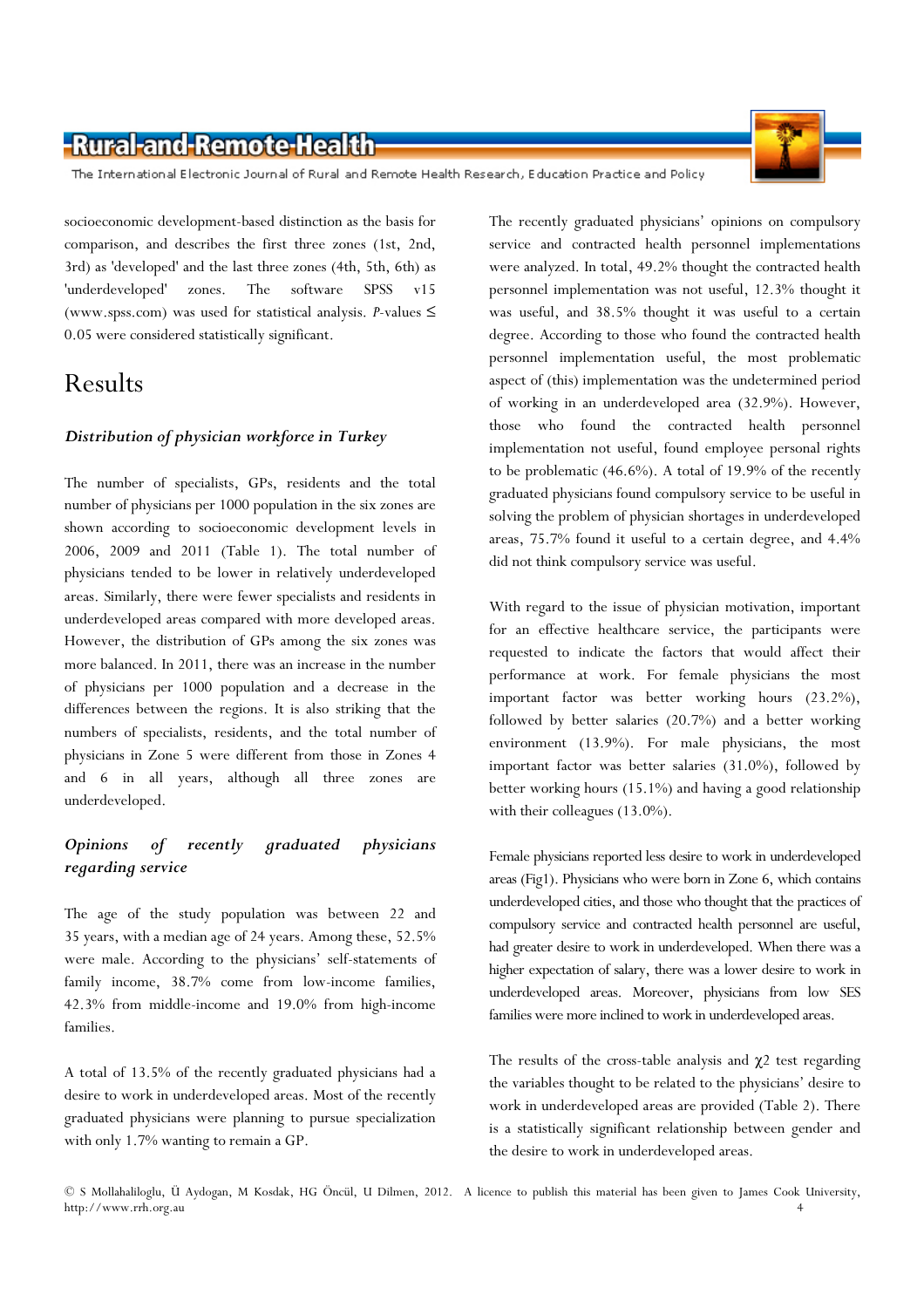

The International Electronic Journal of Rural and Remote Health Research, Education Practice and Policy

#### Table 1: Number of physicians per 1000 population in six zones designated according to socioeconomic development levels, Turkey<sup>19,20</sup>

| Year | Physician  | Zones according to socioeconomic development level <sup>†</sup> | Zones  |        |        |        |        |         |  |
|------|------------|-----------------------------------------------------------------|--------|--------|--------|--------|--------|---------|--|
|      | type       | Zone 1                                                          | Zone 2 | Zone 3 | Zone 4 | Zone 5 | Zone 6 | $1 - 6$ |  |
| 2006 | Specialist | 0.88                                                            | 0.63   | 0.55   | 0.38   | 0.60   | 0.29   | 3.03    |  |
|      | <b>GP</b>  | 0.45                                                            | 0.51   | 0.50   | 0.47   | 0.45   | 0.42   | 1.07    |  |
|      | Resident   | 0.35                                                            | 0.15   | 0.14   | 0.01   | 0.24   | 0.01   | 35.0    |  |
|      | Total      | 1.69                                                            | 1.29   | 1.20   | 0.87   | 1.30   | 0.72   | 2.35    |  |
| 2009 | Specialist | 0.95                                                            | 0.71   | 0.64   | 0.45   | 0.61   | 0.38   | 2.50    |  |
|      | <b>GP</b>  | 0.46                                                            | 0.51   | 0.54   | 0.52   | 0.47   | 0.38   | 1.21    |  |
|      | Resident   | 0.37                                                            | 0.22   | 0.20   | 0.01   | 0.27   | 0.06   | 6.16    |  |
|      | Total      | 1.78                                                            | 1.43   | 1.38   | 0.99   | 1.36   | 0.79   | 2.25    |  |
| 2011 | Specialist | 0.97                                                            | 0.79   | 0.74   | 0.53   | 0.70   | 0.47   | 2.06    |  |
|      | GP         | 0.46                                                            | 0.53   | 0.58   | 0.59   | 0.55   | 0.52   | 0.88    |  |
|      | Resident   | 0.31                                                            | 0.20   | 0.18   | 0.01   | 0.23   | 0.02   | 10.5    |  |
|      | Total      | 1.73                                                            | 1.52   | 1.49   | 1.14   | 1.48   | 1.01   | 1.71    |  |

Source: The Ministry of Health, Directorate General for Personnel, Personnel Statistics[19]

†Zones population density/(per capita national income)[20]: Zone 1 – 13946971/ (\$19106.0),

Zone 2 – 1007389 / (\$17074.8), Zone 3 – 452584 / (\$15274.8), Zone 4 – 329425/(\$12304.23),

Zone  $5 - 814605/(10878.0)$ , Zone  $6 - 368733/(86893,4)$ .

Total population (national income per capita) in Turkey: 73722988/ ( \$15138).



Figure 1: Distribution of physicians according to their decision to work in underdeveloped areas.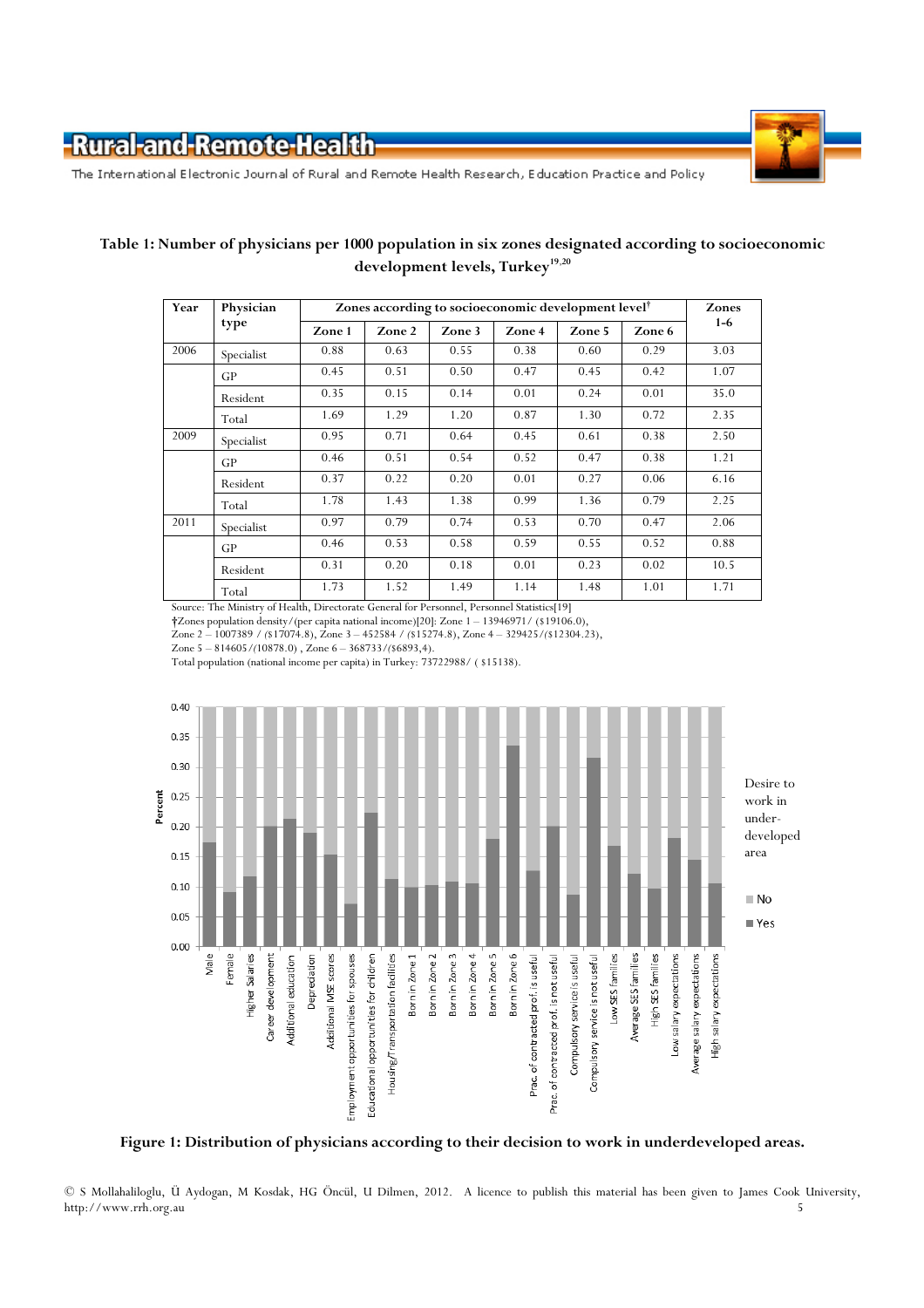



The International Electronic Journal of Rural and Remote Health Research, Education Practice and Policy

#### Table 2: Cross-table analysis results regarding physicians' desire to work in underdeveloped areas

| Variable                  |                       |             | Desire to work in underdeveloped area n<br>$(\%)$ |                |          |  |
|---------------------------|-----------------------|-------------|---------------------------------------------------|----------------|----------|--|
|                           |                       |             | Yes                                               | N <sub>o</sub> |          |  |
| Gender                    | Male                  |             | 339(17.5)                                         | 1599(82.5)     | $0.001*$ |  |
|                           | Female                |             | 160(9.1)                                          | 1592(90.9)     |          |  |
| <b>Background family</b>  | Low                   |             | 240(16,8)                                         | 1188(83,2)     | $0,001*$ |  |
| household income          | Average               |             | 191(12,2)                                         | 1370(87,8)     |          |  |
|                           | High                  |             | 68(9,7)                                           | 633(90,3)      |          |  |
| Marital status            | Single                |             | 477(13,5)                                         | 3058(86,5)     | 0,982    |  |
|                           | Married               |             | 21(14,2)                                          | 127(85,8)      |          |  |
|                           | Divorced              |             | 1(14,3)                                           | 6(85,7)        |          |  |
| Region of longest stay    | Mediterranean         |             | 92(12.7)                                          | 634(87.3)      | $0.001*$ |  |
|                           | Eastern Turkey        | 81(24.7)    |                                                   | 247(75.3)      |          |  |
|                           | Aegean                |             | 49(11.3)                                          | 385(88.7)      |          |  |
|                           | SE Turkey             |             | 106(29.4)                                         | 254(70.6)      |          |  |
|                           | Central Turkey        |             | 72(8.8)                                           | 748(91.2)      |          |  |
|                           | <b>Black Sea</b>      |             | 44(10.0)                                          | 395(90.0)      |          |  |
|                           | The Marmara           |             | 55(9.4)                                           | 528(90.6)      |          |  |
| Birth place according to  | Zone 1                | 102(10.0)   |                                                   | 917(90.0)      | $0.001*$ |  |
| socioeconomic development | Zone 2                | 88(10.3)    |                                                   | 765(89,7)      |          |  |
| level                     | Zone 3                |             | 64(10.9)                                          | 525(89.1)      |          |  |
|                           | Zone 4                |             | 30(10.6)                                          | 252(89,4)      |          |  |
|                           | Zone 5                |             | 103(18.0)                                         | 470(82.0)      |          |  |
|                           | Zone 6                |             | 107(33.6)                                         | 211(66.4)      |          |  |
| Most important factor for | Higher salary         | Y           | 236(11.8)                                         | 1762(88.2)     | $0.001*$ |  |
| working in underdeveloped |                       | N           | 263(15.5)                                         | 1429(84.5)     |          |  |
| areas                     | Career goals          | Y           | 56(20.1)                                          | 222(79.9)      | $0.001*$ |  |
|                           |                       | $\mathbf N$ | 43(13.0)                                          | 2969(87.0)     |          |  |
|                           | Educational           | Y           | 9(21.4)                                           | 33(78.6)       | 0.132    |  |
|                           | opportunities         | $\mathbf N$ | 490(13.4)                                         | 3158(86.6)     |          |  |
|                           | Retirement            | Y           | 28(19.0)                                          | 119(81.0)      | $0.046*$ |  |
|                           | opportunities         | $\mathbf N$ | 490(13.4)                                         | 3158(86.6)     |          |  |
|                           | <b>Additional MSE</b> | Y           | 105(15.4)                                         | 578(84.6)      | 0.117    |  |
|                           | scores                | $\mathbf N$ | 394(13.1)                                         | 2613(86.9)     |          |  |
|                           | Employment            | Y           | 5(7.2)                                            | 64(92.8)       | 0.124    |  |
|                           | opportunities for     | $\mathbf N$ | 494(13.6)                                         | 3127(86.4)     |          |  |
|                           | spouses               |             |                                                   |                |          |  |
|                           | Children's            | Y           | 13(22.4)                                          | 45(77.6)       | $0.046*$ |  |
|                           | education             | $\mathbf N$ | 486(13.4)                                         | 3146(86.6)     |          |  |
|                           | Housing               | Y           | 47(11.3)                                          | 368(88.7)      | 0.165    |  |
|                           | opportunities         | N           | 452(13.8)                                         | 2823(86.2)     |          |  |
| Salary expectations       | $<$ \$2,000           |             | 83(18.2)                                          | 374(81.8)      | $0.001*$ |  |
|                           | $\sqrt{$2,000-4,000}$ | 276(14.5)   |                                                   | 1630(85.5)     |          |  |
|                           | $>$ \$4,000           | 139(10.6)   |                                                   | 1178(89.4)     |          |  |

N, no; Y, yes. MSE, Medical Specialization Exam; SE, Southeastern. \*P<0.05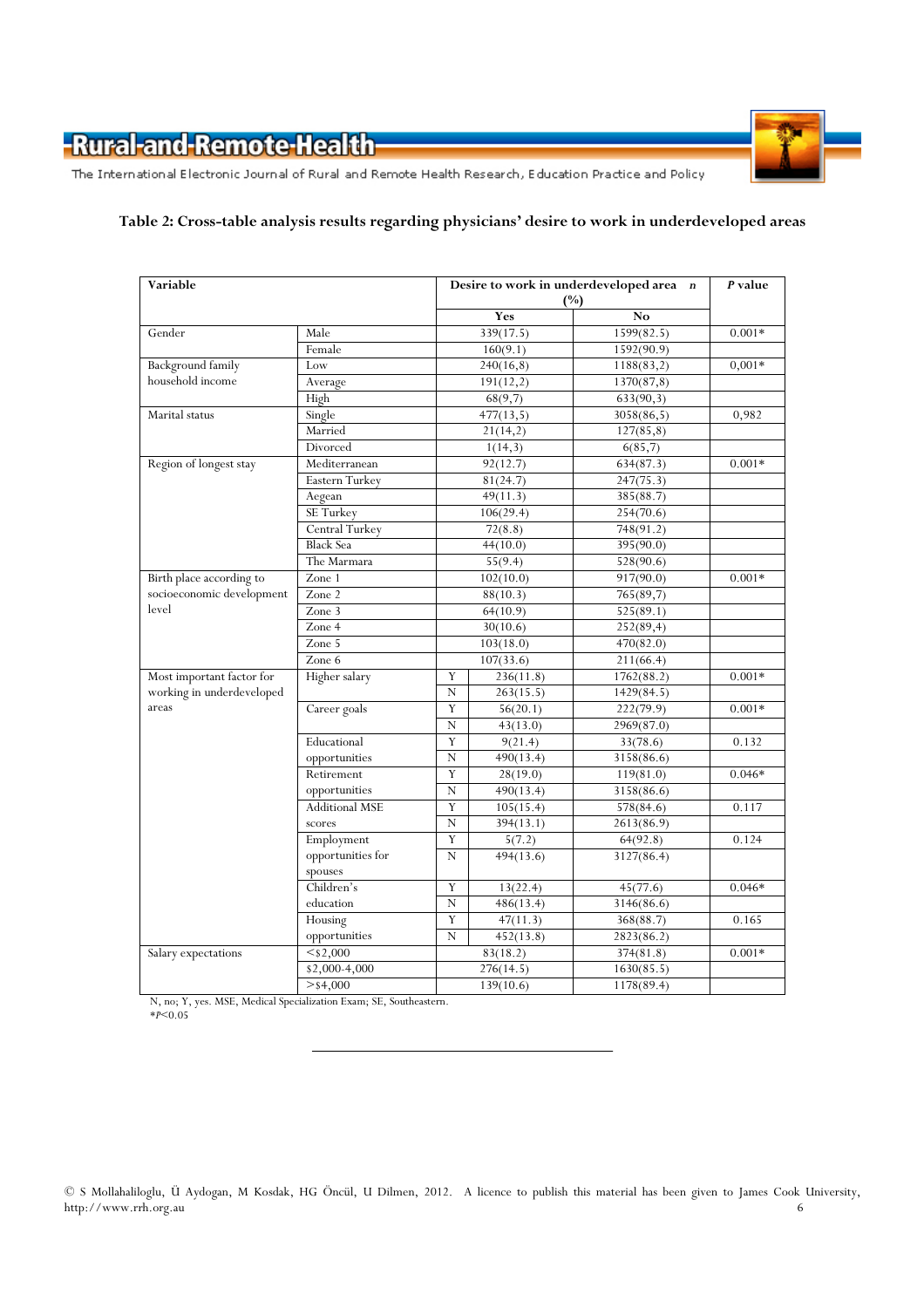

The International Electronic Journal of Rural and Remote Health Research, Education Practice and Policy

There is a statistically significant relationship between the desire to work in underdeveloped areas and birthplace and the region of longest stay. Particularly physicians who had lived longer in Eastern and Southeastern Turkey had greater desire to work in underdeveloped areas. Although 10% of physicians who were born in Zone 1 had a desire to work in underdeveloped areas, 18% and 33.6% of those who were born in the Zones 5 and 6, respectively, desired to work in underdeveloped areas. The majority of female physicians (75.6%) and 60.6% of male physicians were born in the first three (most developed) zones. Only 4.6% of female physicians were born in Zones 6, while this was so for 12.5% of male physicians. Regarding the places where participating physicians had lived for long periods, only 12.0% of female physicians had lived in the least developed areas in the past.

A statistically significant relationship was found between the desire to work in underdeveloped areas and the level of background-family household income, as well as salary expectations. It is suggested that higher salaries, additional income sources, career development opportunities, better educational facilities for children, and better retirement opportunities for those who work in underdeveloped areas would impact on physicians' desire to work in underdeveloped areas. However, there was no statistically significant relationship between the desire to work in underdeveloped areas and incentives such as additional educational opportunities, additional Medical Specialization Exam scores, employment opportunities for spouses or better housing and transportation facilities. Only 11.8% of the physicians who thought better salary was the most important factor in working in underdeveloped areas had a desire to work in underdeveloped regions. In contrast, 22.4% of physicians who gave priority to quality educational opportunities for children had a desire to work in underdeveloped areas. There was no statistically significant relationship between physicians' desire to work in underdeveloped areas and their marital status or future plans such as working outside of medicine, obtaining specialized training, or continuing their career as a GP.

### Discussion

Human resources policies and the tendency of health professionals to work in developed areas and large cities cause problems for people living in rural and underdeveloped areas in accessing health services. The findings of this study suggest significant improvement in the distribution among regions by years. This improvement has been affected by a number of policies under the HTP, implemented to improve the geographical distribution of the health labor force. However, compulsory public service is also considered to have made a significant impact on this improvement. The obligation of physicians to practice in state-identified zones relieves the problem of physician undersupply in underdeveloped and less preferred zones. However, contract-based employment, initially introduced as an alternative to compulsory public service to incentivize physicians for voluntary practice in the underdeveloped zones by paying higher wages, was not successful until supported by the reactivated compulsory public service. This strengthens the evidence for the effectiveness of compulsory public service in balancing the geographical distribution of health personnel, as has been found in other countries<sup>21</sup>. Freyhwot et al discuss similar impacts created by compulsory public service in Turkey and other countries<sup>13</sup>.

Certain characteristics and the family background of physicians have been found to play an important role in their preference for work location<sup>22,23</sup>. For this reason, this study searched for such characteristics. In common with the findings Doescher M et al<sup>24</sup> and Carter<sup>25</sup>, it was observed that females are less likely to work in underdeveloped areas. This may be the result of traditional approaches, family-oriented thinking of women, or their opinion that underdeveloped areas pose security problems. Apart from this, the preference for practice in rural and underdeveloped zones is a complex issue affected by a number of factors, such as income and life style, as discussed by Dunbabin and Levitt<sup>26</sup>. That our study indicates physicians from low-income families are more likely to work in underdeveloped areas suggests a link between physicians' standards of living and their choice of working place. Physicians from low-income families are more likely to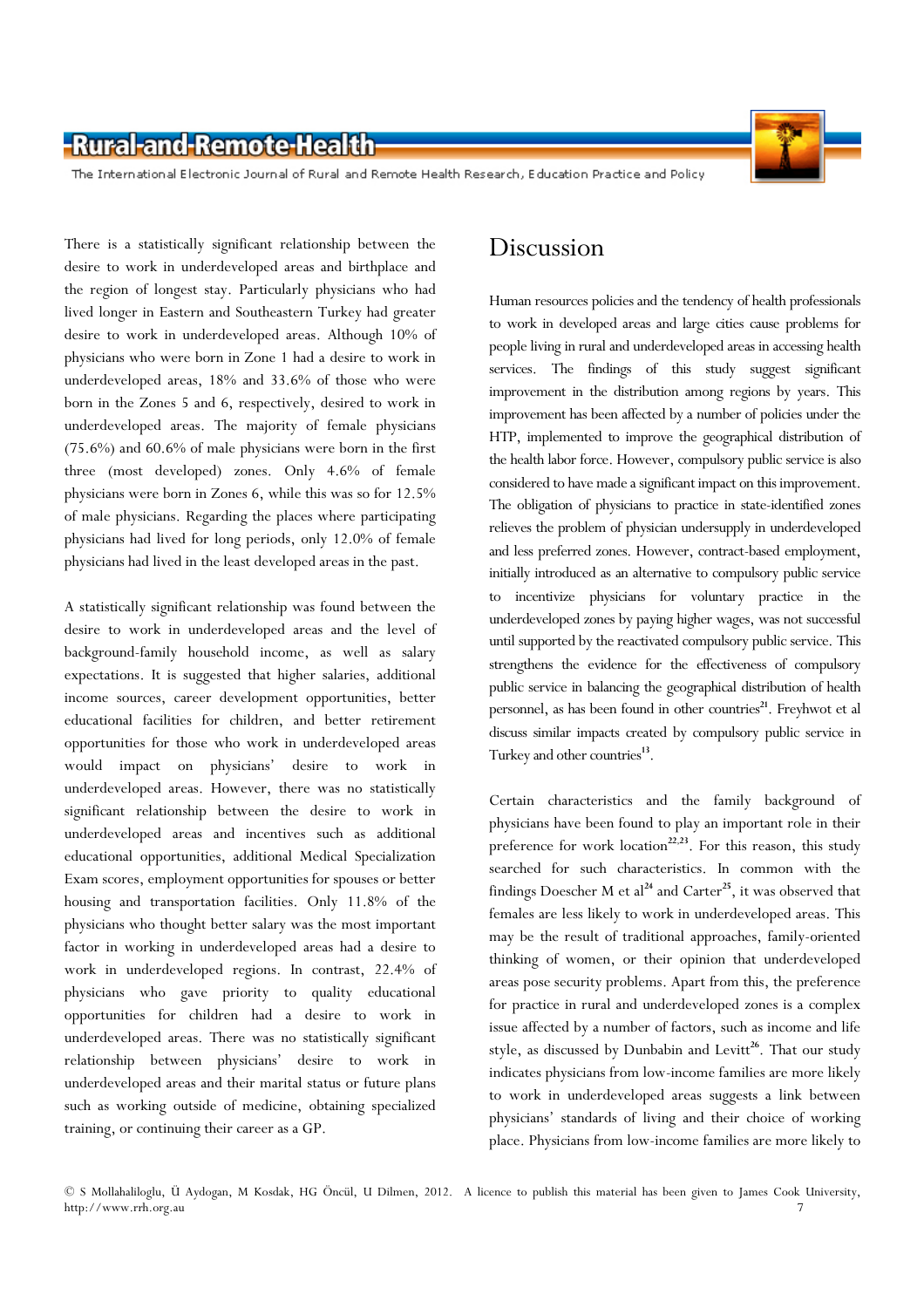The International Electronic Journal of Rural and Remote Health Research, Education Practice and Policy

work in areas with relatively lower standards of living and populated by those with low incomes. Salary expectations also reflect physicians' approach to standard of living, because underdeveloped areas are less acceptable for physicians who expect higher salaries.

With regard to these outcomes, the number of physicians working in underdeveloped areas may be increased by awarding scholarships to students from low-income families. However, in parallel with Laven and Wilkinson's results regarding physician-background factors<sup>27</sup>, an important relationship was found between the physician's will to work in underdeveloped areas and the areas where he/she has spent most of his/her time. Similarly, Somers et al indicated that the will to practice in a rural location becomes more apparent the longer the physician spends there $^{28}$ . It was notable in the present study that physicians who lived for a long period in relatively underdeveloped areas, such as Eastern and Southeastern Anatolia, were more likely to prefer working in these areas. Similarly, physicians who were born in underdeveloped provinces were more willing to work in such areas, compared with colleagues born in provinces with higher levels of development.

In a similar study in Turkey the percentage of recently employed physicians who wanted to work in underdeveloped areas was found to be  $20.5\%^{29}$ . The fact that this is higher than for recently graduated physicians who have not yet started to work suggests that opinions may change after commencing employment and after working in different areas of the country. In evaluating these outcomes, attention must be paid to the fact that most of the medical schools are in developed provinces, and 87.3% of the physicians who participated in the study received their education in the most developed areas (Zones 1, 2 & 3).

Policy-makers should consider the lack of medical schools' programs in Turkey that aim to produce physicians for underdeveloped areas. Policy-makers should also consider that students are not equipped with adequate knowledge and experience of health services in rural areas. This is likely to promote physicians' interest in working in large cities and

major hospitals rather than in rural and underdeveloped areas. Moreover, expectations such as a better career and prestige, as well as the will to work in better places with better facilities, could be considered the underlying cause of most participating physicians' demands to receive specialty training. Establishing medical schools in underdeveloped areas not only provides potential health services to people living in these areas, but has also been found to change the opinion of the students in such schools regarding these areas <sup>30</sup>. The high number of physicians in Zone 5 is likely to be due to the presence of more medical schools compared with the Zones 4 and 6, which supports the importance of establishing medical schools in underdeveloped areas.

A study from Japan supports the success of such local medical schools in balancing geographical the distribution of healthcare personnel<sup>31</sup>. Low numbers of physicians in underdeveloped areas are the result of inadequate numbers of faculties providing specialty training. Increasing the number of medical schools is likely to increase the number of medical students; therefore, with the positive effect of physician background the employment of physicians can be expected to improve in parallel with the medical training ratio in the area. The lower number of female physicians from underdeveloped areas compared with those from more developed areas should also be evaluated in this way. The problem of limited female physicians from underdeveloped areas is considered to stem from lower education levels in these areas. If faculties are established in these areas, not only will the level of education improve, but it will also be assist in promoting women's education.

Some studies have indicated that financial incentives and rewards are not significant factors in a physician's preference for work in underdeveloped areas. Further, they emphasize that such incentives could create an additional long-term cost burden that could affect other sectors<sup>6,12</sup>. On the contrary, some other studies suggest that financial incentives-based policies create positive impacts on geographical distribution<sup>22</sup>. Nevertheless the physicians in the present study considered high salaries the most important incentives. However intern physicians in Turkey cannot be paid before they graduate and commence work, and the participating physicians were

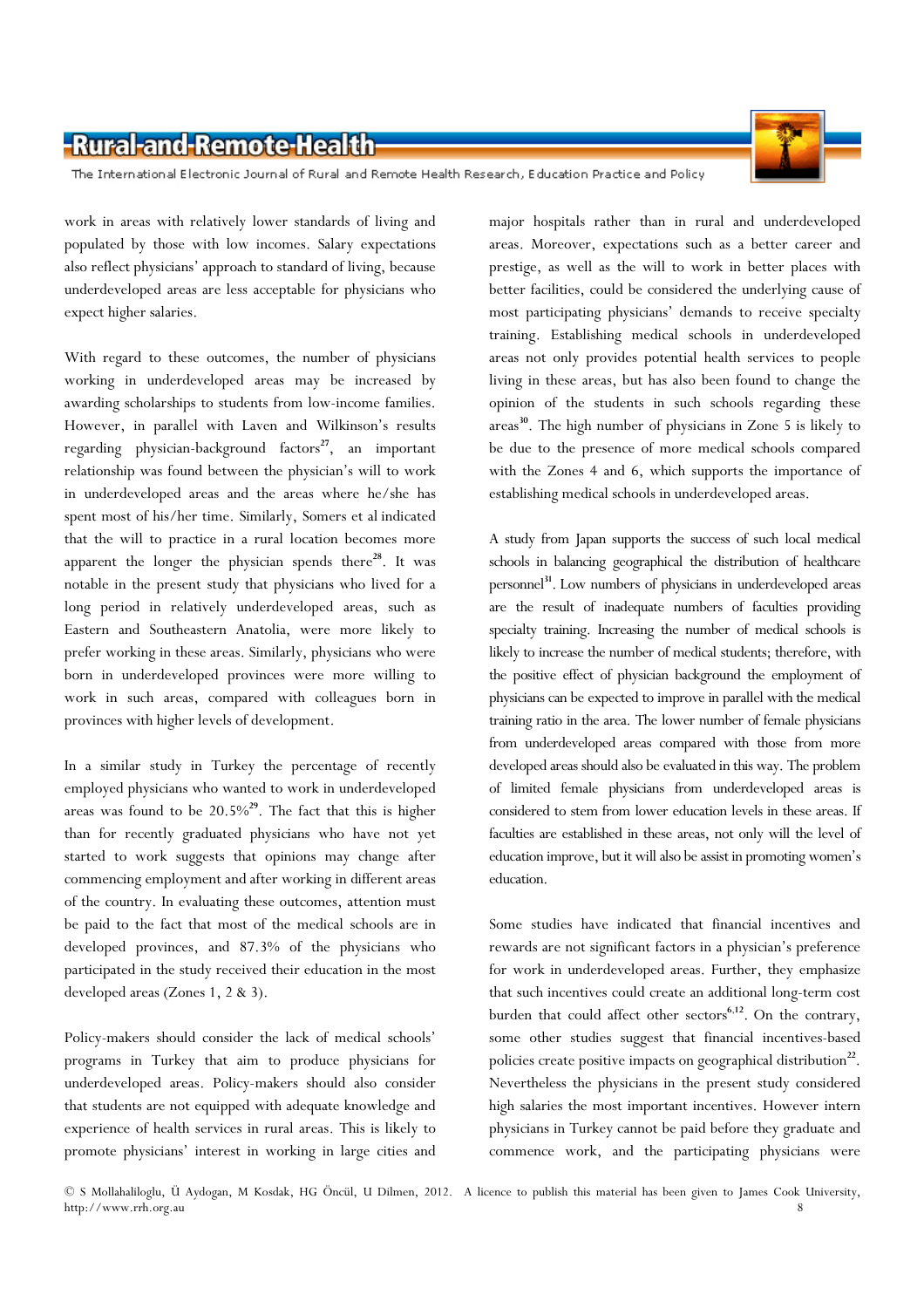The International Electronic Journal of Rural and Remote Health Research, Education Practice and Policy

recently graduated and had not yet started to receive a salary, which may have affected this outcome. Moreover, contracted health personnel implementation, for which a financial incentive was prioritized, was not as successful as was anticipated. It seems therefore that financial incentives alone will not resolve the shortage of physicians in underdeveloped areas; nor will the provision of high salaries.

The indefinite official working period of contracted physicians seems to create the perception of an obligation to work in one area for a long time. Thus, due to poor communication and lack of trust in this implementation, the government's aim to encourage physicians to work in underdeveloped areas has not been fully met. In the present study, the physicians who believed contracted health personnel implementation and compulsory service to be useful were more willing to work in underdeveloped areas. Therefore, more positive outcomes are likely to be possible if physicians can be persuaded about the worth and necessity of such implementations and their participation in them. However, within the scope of non-financial incentives, the attention of policy-makers to matters such as career improvement entitlements (eg more in-service education, greater access to postgraduate training), providing earlier retirement opportunities for physicians who have worked in underdeveloped areas, and providing better education for physicians' children are also considered to be useful.

#### **Limitations**

That all participants were recently graduated physicians and lacked professional experience may have biased their answers. Therefore further studies that include recently employed physicians, currently working in underdeveloped areas, and other health personnel would be useful.

# Conclusion

The outcomes of this study provide guidance for policymakers in the field of health workforce management. The regional distribution of physicians appears to have improved in 2011, compared with 2006. The policies implemented under the HTP have contributed to reducing the interregional inequity of physician supply. Moreover, this study revealed that decision-makers, in addition to having a strong political commitment, should also identify the conditions for physicians' practicing in underdeveloped areas and develop financial and non-financial incentives within this framework.

# Acknowledgements

The authors express their thanks to the Minister of Health Prof Dr Recep Akdag, and Prof Dr Nihat Tosun Undersecretary of Ministry of Health, who had encouraged them to conduct this study. The Ministry of Health and School of Public Health are also gratefully acknowledged for their assistance in collecting the data for this study.

# References

1. Mollahaliloglu S, Hülür U, Gümrükçüoglu O, Ünüvar N, Aydin S, Sur H (Eds). Saglikta Insan Kaynaklari ve Politika Olusturma Çalistayi [Human Resources for Health and Policy Development Workshop]. Ankara, Turkey: Turkish Ministry of Health, School of Public Health, 2007.

2. OECD. Health at a glance, 2007: OECD Indicators. Paris: OECD, 2007.

3. Chen L, Evans T, Anand S, Boufford JI, Brown H, Chowdhury M et al. Human resources for health: overcoming the crisis. Lancet 2004; 364(9449): 1984-1990.

4. Pong RW. Strategies to overcome physician shortages in northern Ontario: a study of policy implementation over 35 years. Human Resources for Health 2008; 6: 24.

5. Barnighousen T, Bloom D. Financial incentives for return of service in underserved areas: a systematic review. BMC Health Services Research 2009; 9: 86.

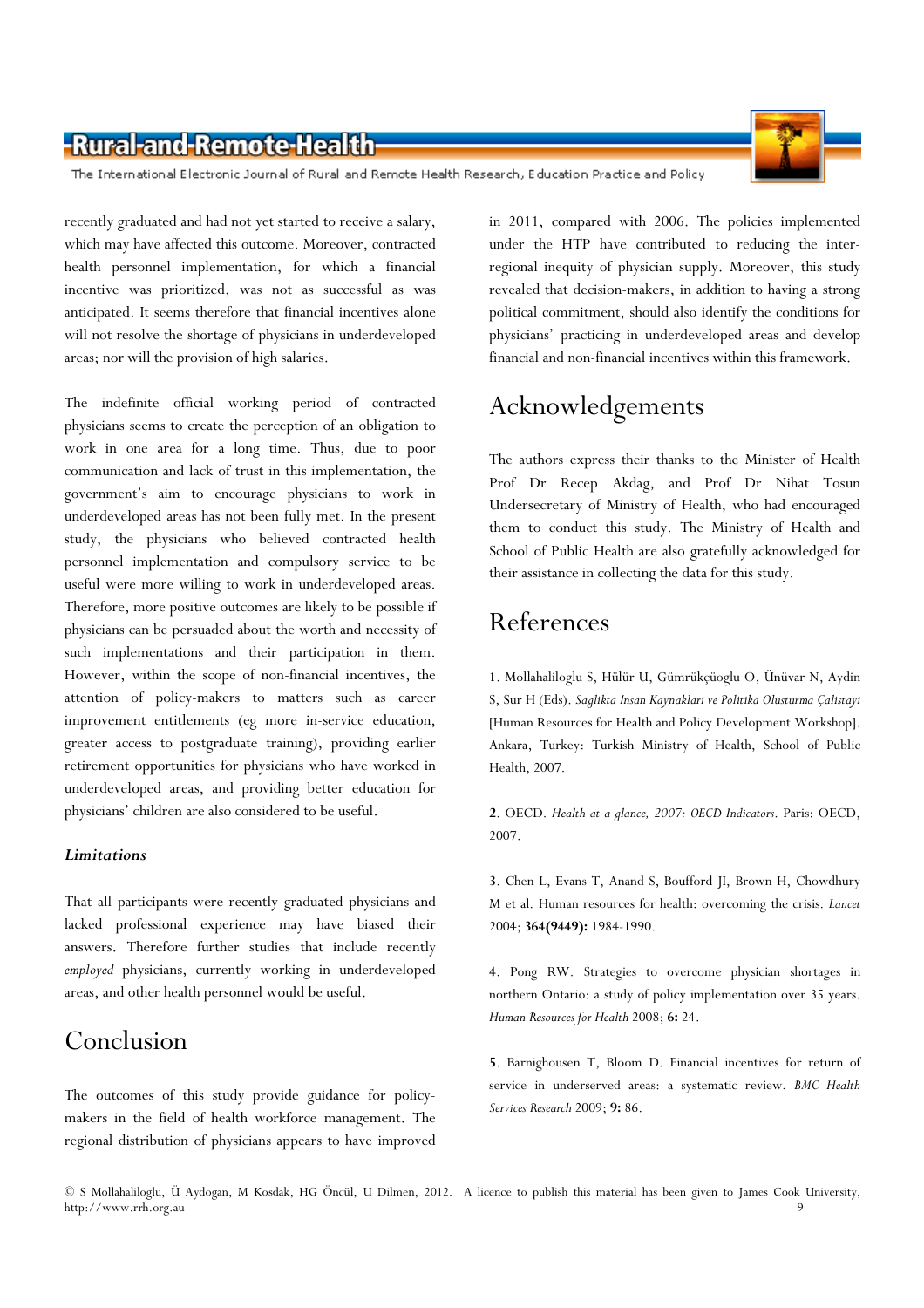The International Electronic Journal of Rural and Remote Health Research, Education Practice and Policy

6. Dussault G, Franceschini MC. Not enough there, too many here: understanding geographical imbalances in the distribution of the health workforce. Human Resources for Health 2006; 4: 12.

7. WHO. World Health Report 2006: Working together for health. (Online) 2006. Available: http://www.who.int/whr/2006/ whr06\_en.pdf (Accessed 18 October 2012).

8. Ricketts TC. The changing nature of rural health care. Annual Review of Public Health 2000; 21: 639-657.

9. Dumont JC, Zurn P, Church J, Thi CL. International mobility of health professionals and health workforce management in Canada: myths and realities. OECD Health working paper no 40. Paris: OECD, 2008.

10. OECD. Health Data 2011. (Online) 2011. Available: http://www.oecd.org/health/healthpoliciesanddata/oecdhealthda ta2012-frequentlyrequesteddata.htm (Accessed 18 October 2012).

11. WHO. European Health for All Database (HFA-DB). A regional office for Europe. (Online) 2012. Available: http://data.euro.who. int/hfadb/ (Accessed 18 October 2012).

12. WHO. Increasing access to health workers in remote and rural areas through improved retention: background paper for the first expert meeting to develop evidence-based recommendations to increase access to health workers in remote and rural areas through improved retention. Geneva: WHO, 2009.

13. Frehywot S, Mullan F, Payne PW, Ross H. Compulsory service programmes for recruiting health workers in remote and rural areas: do they work? Bulletin of World Health Organization 2010; 88: 364-370.

14. Hays R. Developing health education to address recruitment and retention issues. In: Proceedings, World Rural Health, International Conference; 1-3 May 2002; Melbourne, VIC, Australia; 2002. Available: http://abc.net.au/rural/worldhealth/papers/84.htm

15. Moran A, Nancarrow S, Butler A. "There's no place like home" A pilot study of perspectives of international health and social care Professional working in the UK. Australia and New Zealand Health Policy 2005; 2: 25.

16. Martineau T, Decker K, Bundred P. "Brain drain" of health professionals: from rhetoric to responsible action. Health Policy 2004; 70: 1-10.

17. Akdag R, Unuvar N, Aydin S. Health Transformation Programme, Ankara: Ministry of Health of Turkey, 2003.

18. Mollahaliloglu S, Basara BB, Eryilmaz Z. Health Statistics Yearbook 2010. Ankara: Ministry of Health of Turkey, 2011.

19. Turkish Ministry of Health, Personnel Directorate. Annual personnel statistics. Ankara: Turkish Ministry of Health, 2011.

20. Wikipedia. Provincial per capita national income in Turkey. (Online) no date. Available: http://tr.wikipedia.org/wiki/T% C3%BCrkiye'de\_iller\_baz%C4%B1nda\_ki%C5%9Fi\_ba%C5%9F %C4%B1na\_d%C3%BC%C5%9Fen\_y%C4%B1ll%C4%B1k\_milli \_gelir#cite\_note-1 (Accessed 10 June 2012).

21. Wiwanitkit V. Mandatory rural service for health care workers in Thailand. Rural and Remote Health 11:1583. (Online) 2011. Available: www.rrh.org.au (Accessed 18 October 2012).

22. Wilson NW, Couper ID, De Vries E, Reid S, Fish T, Marais BJ. A critical review of interventions to redress the inequitable distribution of healthcare professionals to rural and remote areas. Rural and Remote Health 9: 1060. (Online) 2009. Available: www.rrh.org.au (Accessed 18 October 2012).

23. 23. Matsumoto M, Inoue,K, Kashima S, Takeuchi K. Characteristics of physicians, their migration patterns and distance: a longitudinal study in Hiroshima, Japan. Rural and Remote Health 12: 2027. (Online) 2012. Available: www.rrh.org.au (Accessed 18 October 2012).

24. Doescher M, Ellsbury K, Hart L. The distribution of rural female generalist physicians in the United States. Journal of Rural Health 2000; 16(2): 111-118.

25. Carter RG. The relation between personal characteristics of physicians and practice location in Manitoba. Canadian Medical Association Journal 1987; 136(4): 366-368.